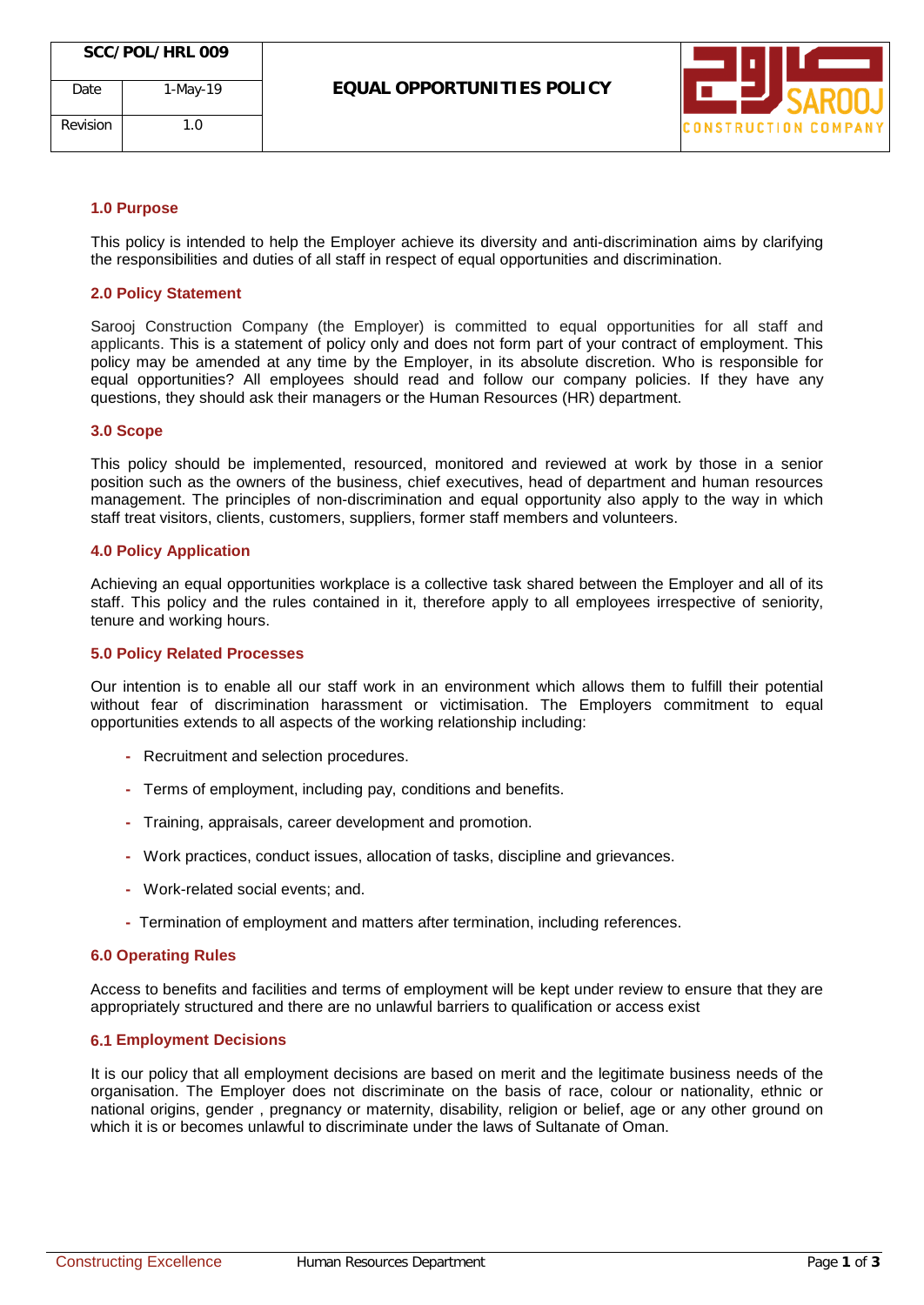

# **6.2 Training**

Training needs may be identified during the normal appraisal process. Appropriate training to facilitate progression will be accessible to all staff. Training needs may be identified during the normal appraisal process. Appropriate training to facilitate progression will be accessible to all staff, but shall be restricted only by budgets and training needs analyses.

# **6.3 Promotion**

All promotion decisions will be made on the basis of merit and according to proportionate criteria determined by legitimate business needs for further information please repos to the performance management policy.

# **6.4 Discipline and termination of employment**

Any redundancy selection criteria and procedures that are used, or other decisions taken to terminate employment, will be fair and not directly or indirectly discriminatory.

# **7.0 Non-compliance**

Any breach of equal opportunities rules or failure to comply with this policy will be taken very seriously and is likely to result in disciplinary and possible dismissal.

### **7.1 Harassment**

- Unwanted conduct which is of a sexual nature and which has the purpose or effect of violating a person's dignity or creating an intimidating, hostile, degrading, humiliating or offensive environment for them (Sexual Harassment).
- **-** Less favourable treatment because of the rejection of or the submission to Sexual Harassment.
- **-** Use of insults or slurs based on a verbal abuse or derogatory, offensive or stereotyping jokes or remarks.
- **-** Physical or verbal abuse, threatening or intimidating behaviour because of a behaviour of a sexual nature**.**
- **-** Unwelcome physical contact including touching, hugging, kissing, pinching or patting, brushing past, invading personal space, pushing grabbing or other assaults.
- **-** Mocking, mimicking or belittling a person's disability, appearance, accent or other personal characteristics.
- **-** Unwelcome physical contact including touching, hugging, kissing, pinching or patting, invading personal space, pushing grabbing or other assaults.
- **-** Comments about body parts or sexual preference.
- **-** Displaying or distributing offensive or explicit pictures, items or materials relating to a Protected Characteristic or of a sexual nature.
- **-** Shunning or ostracizing someone, for example, by deliberately excluding them from conversations or activities
- **-** Outing or threatening to 'out' someone's sexual orientation (i.e. to make it known)
- **-** Explicit or implicit suggestions that employment status or progression is related to toleration of, or acquiescence to sexual advances, or other behaviors amounting to harassment.